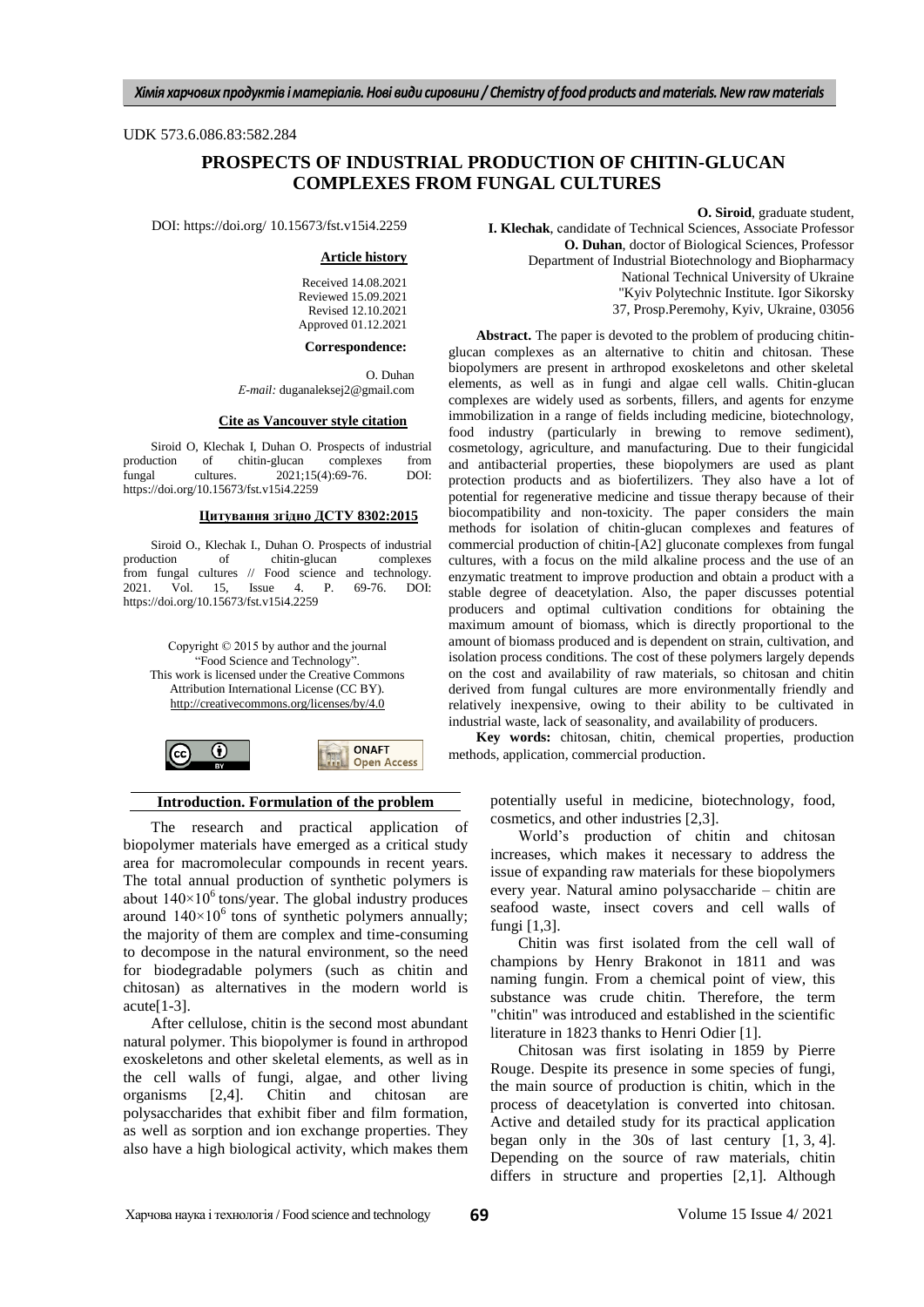chitin and chitosan were obtained on an industrial scale from crustacean shells, the most promising in terms of scale is the isolation of these polymers from fungal cell walls using waste-free technologies and milder production conditions [1,5].

Recent studies of the mechanical properties of branched β-glucan associated with fungal chitin (plasticity, elasticity, hardness, deformability) have shown that the so-called fungal nanomaterials can act as a matrix in nanopaper, providing its native and at the same time strong and rigid nanocomposite architecture [6].

Natural variations in the ratio of chitin to β-glucan and the size of fibrils in fungi can be utilized to create both more fragile, high-tensile strength plastic nanofibre networks and very rigid, elastomeric (rubberlike) networks that exhibit substantial fibril stretching with increasing pressure. Additionally, the mechanical properties of these conditions can be improved by combining extracts from various fungal species.

Therefore, **the purpose** of this paper is to consider and substantiate the prospects for using chitin and chitosan derived from basidiomycetes cell walls to meet the needs of the Ukrainian industry, particularly as plastic alternatives.

To achieve this goal, **the following tasks** were set:

 consider the structure and physicochemical properties of fungal chitin glucan complexes;

 substantiate the prospects for the use of chitinglucan complexes (CGC) in various industries;

 describe the methods of isolating CGC from fungal cultures;

 justify potential producers and cultivation methods.

## **Analysis of recent research and publications**

## **General characteristics of chitin and chitinglycan complexes of higher basidiomycetes**

Chitin is a linear polysaccharide consisting of N-acetyl-2-amino-2-deoxy-D-glucopyranose linked by 1–4 glycosidic bonds (Figure 1). Chitin isolated from natural sources usually contains 5–10% of 2-amino-2 deoxy-D-glucose residues [1,3,5].



**Fig. 1. Structural formula of chitin [3]**

Chitin is usually associated with proteins and glucans in organisms. Chitin complexes with glucans and proteins are practically inseparable. The release of salts (including  $CaCO<sub>3</sub>$ ) and proteins occurs, respectively, due to the processes of demineralization and deproteinization [3,5,7].

The structure of chitin is similar to cellulose, but differs significantly in chemical properties. It is the presence of intermolecular bonds between hydroxyl's and aminoacyl's groups that provides a low ability to form chelated complexes of chitin and metal ions [5,8].

Сhitin exceeds cellulose in terms of mechanical strength and chemical resistance. This is due to its supramolecular structure, the presence of a large number of hydrogen bonds and a smaller active surface [6,9].

Chitin has three polymorphic modifications with different orientations of microfibrils: α, β, γ. Α-form is the most common and most stable, it presents in the shell of crustaceans and some mollusks, cuticles of insects, the cell wall of fungi [7]. Chitin is insoluble in water, alkalis, dilute acids, alcohols, other organic solvents, and soluble in concentrated solutions of hydrochloric, sulfuric and formic acid, as well as in some saline solutions when heated, and when it dissolved it noticeably depolymerizes; during deep alkaline hydrolysis glucosamine salts are formed [7,10].

Chitin is able to form complexes with organic substances: cholesterol, proteins, peptides, and also has a high sorption capacity for heavy metals and radionuclides. Chitin does not decompose under the action of mammalian enzymes, but is decomposed by some enzymes of insects, fungi and bacteria responsible for the breakdown of chitin in nature [8]. Chitosan of varying degrees of deacetylation more often used, due to the poor solubility of chitin in the industry.

Chitosan is a linear biopolymer of β-(1-4)-bonded-D-glucosamines (GlcN). Its structure is shown in Figure 2. The molecular weight of chitosan can range from 100 to1500 kDa [7].

The chemical properties of chitosan directly depend on the degree of deacetylation. Due to the binding of a large number of hydrogen ions, the presence of a large number of free amino groups determines the chelating and complexing properties [3,9]. This dependence of solubility on pH allows to obtain chitosan in various forms: capsules, films, membranes, gels, fibers, etc. [10].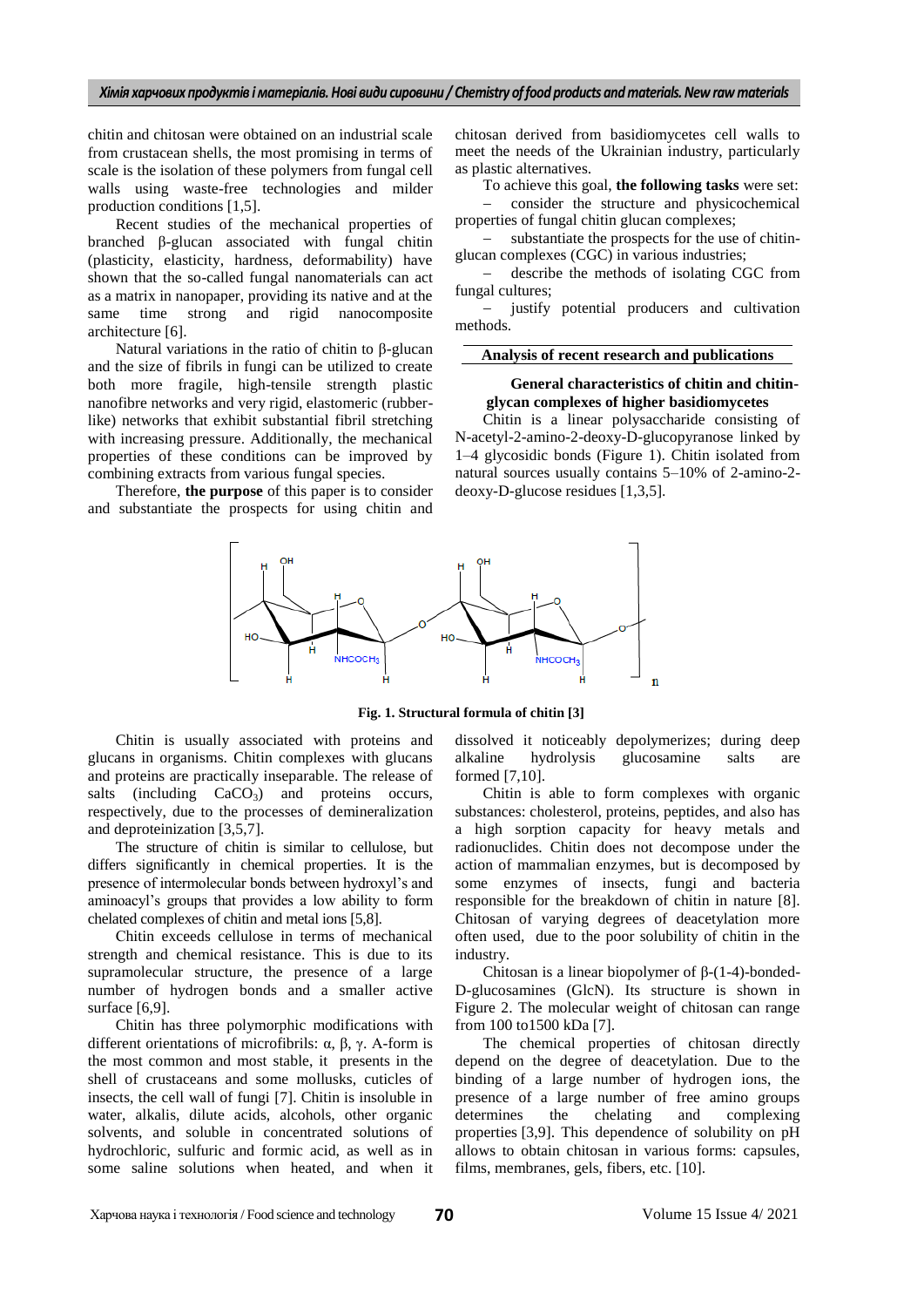

**Fig. 2. Structural formula of chitosan [3]**

Chitosan is practically a universal sorbent, which ensures its multidisciplinary use, due to its chelating and complexing properties, due as well as the ability to dissolve well in water and organic acids [2,6]. In addition to these properties, the hydrophobic bonds of chitosan and its reticulate structure provide the ability to bind lipid compounds and hydrocarbons. Chitosan derivatives show similar properties [6,11].

Solutions of chitosan in an acidic environment (pH not higher than 6,5) have bactericidal and fungicidal properties [1]. There are data on the correlations between molecular weight, degree of deacetylation and biological activity of this substance [2,3]. For today, scientists put forward two theories about the antimicrobial activity of chitosan. The first concerns low molecular weight chitosan, it can easily penetrate the cell membrane and inhibit cell growth by inhibiting RNA transcription.

The second theory concerns is the ability of chitosan to reduce membrane permeability and leakage of intracellular components through interaction with anionic components of the cell membrane [1,11].

Chitin and chitosan are broken down by bacterial enzymes – chitonases, which provides the possibility of biological utilization of these components [3,12].

Chitin-glucan complexes, like cellulose in plants and chitin in arthropods, are structural components in the cell walls of fungi. In fungal cells, chitin is only in a state of strong binding to proteins, polysaccharides, lipids, trace elements through ionic and hydrogen bonds [4,11]. Physicochemical and biological properties of chitin-glucan complexes depend on the sources and methods of isolation. However, the presence of glucan reduces the thermal stability and strength of films derived from chitin – glucan complexes in comparison with the chitin of crustaceans [3,11,13].

The structural components of the cell walls of fungi include polysaccharides - chitin and glucan, which contain 1-3-glycosidic bonds. Сovalent bonds between them make the chitin-glucan complex stable

and the impossibility of isolating one of the components without the other [2,3].

The synthesis of chitin begins with glycogen as a starting component and goes through the formation of uridine phosphate-N-acetyl-D-glucosamine with the participation of the enzyme participation of the phosphoacetylglucosamine mutase and UDFacetylglucosamine pyrophosphorylase and subsequently chitin and chitin.

After several successive reactions, the chitin chain begins to increase from the reduced end and is transferred to glucan. The covalent bonds between chitin and glucan, the molecule also contains transverse covalent bonds in micro fibrils, which give strength to the cell wall of fungi [2,6,11]. Some researchers point to the presence of a peptide bridge between chitin and glucan. This structure is characteristic of chitin-glucan complexes isolated from higher fungi. The structure shown in Figure 3 is the most likely.

Chitin and chitosan are widely using in various fields of medicine, cosmetology, agriculture and industry as sorbents, fillers, agents for immobilization of enzymes, semipermeable membranes and others. They are used as plant protection products and as biofertilizers, due to their fungicidal and antibacterial properties [2,6,13].

Because chitin and chitosan are non-toxic and biocompatible, they are of great potential value for regenerative medicine and tissue therapies as wound healing materials, artificial kidney membranes, biological artificial liver, artificial skin, artificial tendons, articular cartilage, drug delivery systems [1,2,7].

The ability of chitosan to absorb is used in brewing to remove sediment. The so-called turbidity in beverages is formed through the components of raw materials and auxiliary materials in the form of proteins, carbohydrates, living cells and oxalates [14,15].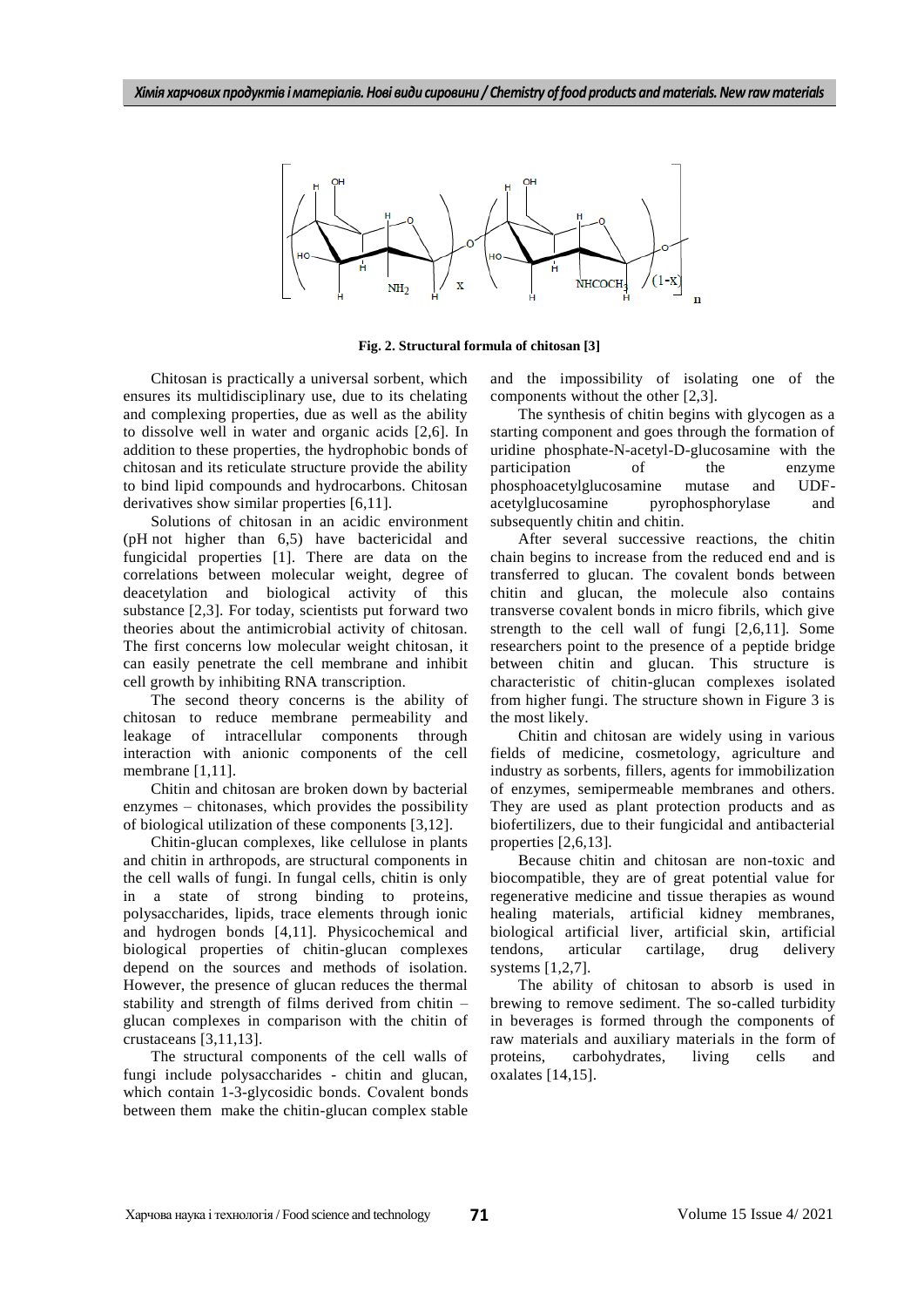

**Fig. 3. Chemical structure of chitin - glucan complex of fungi [3]**

**Possibilities of using chitin - glucan complexes** Chitin is used as an emulsifier of simple and multicomponent emulsions, to stabilize homogeneous and heterogeneous systems in the production of puddings, jellies and to fractionate raw milk [8].

Various physicochemical properties have made chitosan a unique and important polysaccharide with a wide range of applications, especially in the pharmaceutical, biomedical and food industries. Chitosan can be used for targeted delivery of drugs, as well as protein, nucleic acid and virus particles due to the presence of many attachment sites present on the polysaccharide chain [3].

Interest in the production of microbial chitosan was caused by studies by Bartnicki-Garcia and Nickerson, which showed that chitosan is the most common component of the cell wall of the fungus *M. rouxii*. They found that although the fungus exhibits dimorphism, is filamentous and yeast-like forms, chitosan is a major component of cell walls with concentrations of 32.7% and 27.9% of the total cell wall, respectively [13]. This observation gave impetus to the study of the possibility of isolating chitosan from other species of fungi for commercial production, as well as the use of mycelial waste from industrial fungal crops to isolate chitosan.

For today, chitin-glucan complexes derived from fungi have, so far, a limited range of practical applications, compared with chitin and chitosan crustaceans. However, new research opens up more and more opportunities for their application in industry, medicine and agriculture [2,3,11].

Thus, the drug "Mikoton", which is based on chitin-glucan complexes of basidiomycetes, is used as an active supplement. Due to its sorption properties, chitin - glucan complexes are of interest as dietary fiber to improve the activity of the gastrointestinal tract [3,11,16].

For today, wound-healing and antimicrobial properties of chitin-glucan complexes of flour fungi *Vlakeslea trispora* have been established, on the basis of which the drug "Mikoran" was developed, which is used as an anti-burn agent. Acceleration of the wound healing process is associated with stimulation of the proliferation activity of human skin fibroblasts that attach to chitin micro fibrils [6,7,11].

Chitin-glucan complexes of fungi have found their application in agriculture. Thus, based on them, seed processing technologies have been developed in order to increase yields and resistance to bacterial and fungal lesions. Studies of the drug "Mikosan" showed a decrease in the level of bacterial diseases of barley compared to the control [16].

Due to their sorption properties, chitin-glucan complexes can be used as fillers for filters for cleaning liquid and gaseous media from mechanical and biological contaminants [3,11]. Fungal nanoparticles are more acidic than cellulose-based reference filter paper. Conversely, chitin nanoparticles derived from crustaceans *C. pagurus* have an amphoteric surface character.

Due to the ability to film chitin-glucan complexes can be used as matrices for the application of cell cultures.

In the food industry, chitin-glucan complexes can be used as biologically active additives that extend the shelf life of products and, due to the formation of films on the surface, prevent premature spoilage of products [2,3,15].

**Features of commercial production of chitin gluconate complexes from fungal crops**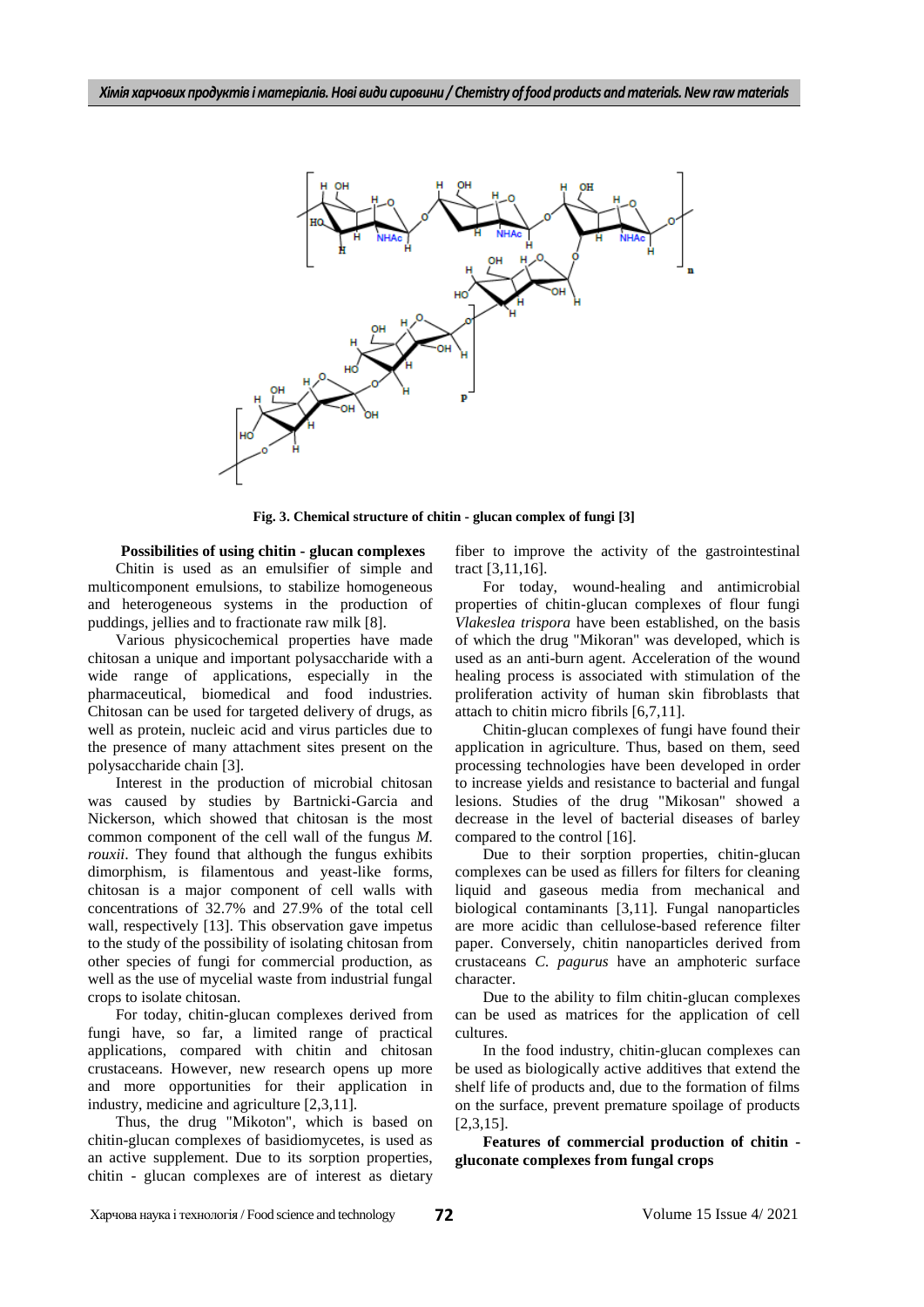Obtaining chitin and chitosan from mushrooms solves a number of problems related to the reduction of waste, the selection of softer modes of production of components and the reduction of the price of the finished product. Thus, the world production of *Agaricus bisporus* leads to the generation of about 50,000 tons of waste / year, which could be further processed and become a source of chitin-glucan complexes [1].

The cell walls of many species of fungi belonging to the classes *Basidiomycetes,* Deuteromycetes*, Zygomycetes* and *Ascomycetes* contain chitin and can become potential producers of chitin-glucan complexes. Species of fungi: *Absidia coerulea, Absidia blakesleeana, Mucor rouxii, Phycomyces blakesleeanus, Absidia glauca, Trichoderma reesei, Colletotrichum lindemuthianum, Aspergillus niger, Gongronella butleri, Potentius* and chitin and chitosan [4,15].

The amount of chitin in the cell wall of the fungus depends on species-specific conditions, the age of the fungal culture and environmental conditions. The content of chitin in the dry cell wall can vary from 2 to 65% [1,6,11]. In basidiomycetes, the chitin content varies between 50–65% depending on the species [6]. It is very promising to obtain complex fungal products from the wood-destroying fungi *Ganoderma applanatum* and *Phanerochaete sanguinea*. When cultivating these fungi, enzyme complexes are formed that destroy lignin. In industrial production, the culture fluid of these fungi can be used for the "green method" of bleaching cellulose, and fungal bodies can be used as a source of chitin. The claimed content of chitin in these fungi in the range of 10–15% [3,7, 18]. Given the world production of *Agaricus bisporus*, it can be a valuable source for chitin-glucan complexes, as their content varies between 13.3–17.3%, 35%, 20–38% and 43% depending on the age of the culture[1].

*Agaricus bisporus* have an almost proportional content of chitin and β-glucan, which acts as a matrix in the network of chitin fibers with nanofiber architecture, which provides a very high tensile strength, significantly exceeding the chitin-like nanotubes obtained from chitin. The properties of these nanopapers can be controlled in a controlled way by increasing the content of β-glucan by adding an extract from other types of fungi, which almost completely contain β-glucan [7].

Based on the undeniable prospects for obtaining chitosan from micromycetes, researchers screened several dozen species of yeast and fungi for industrial production of chitosan. Thus, 33 strains of fungi were tested for their ability to produce chitosan.

Research has shown that chitosan can be isolated from all strains, regardless of the class to which they belonged. Some members of the genus *Mucorales* differ in that they contain native chitosan without glucan. The strain of the genus *Mucorales – Absidia*  *glauca* - can be considered a promising producer of chitosan, which can be used for commercial production of chitosan.

Other strains that have been identified and can be recommended for commercial chitosan production were *Aspergillus nidulans*, *Mucor rouxii, Mucor hiemalis, Penicillium digitatum*. It was also concluded that chitosan can be extracted from some common industrial micromycetes, such as *Aspergillus gossypii, Aspergillus niger*, the mycelium of these fungi can be used to produce chitosan [13]. Other strains that have been studied for their ability to produce chitosan are *Rhizopus oryzae, Aspergillus coerulea,* and *Cunninghamella echinulata*.

According to available data, the production of chitin and chitosan correlates with the amount of biomass produced. However, this is also influenced by other environmental factors, culture age and strainspecies diversity, so the issue of optimization of these processes remains insufficiently studied [2,3,10].

However, given the growing interest in these products, researchers are trying to maximize the yield of fungal chitin and chitosan, as well as minimize production costs to be able to compete with drugs based on shells of crustaceans and insects.

Based on the mechanism of their biosynthesis in fungal cells, several factors have been proposed that affect the production of chitin and chitosan in deep cultivation. In particular, this is achieved by changing the physico-chemical parameters of the cultivation process and adding additional sources of nutrients to the environment  $[1,11,19]$ .

The main factor that determines the cost of production on a commercial scale is the cost of raw materials. In the case of commercial production of fungal chitosan, the main factor determining the cost of production is the raw material used for direct cultivation. Fungal media and cultivation conditions can be modified to produce chitosan with more stable physicochemical properties, as well as chitosan with different physical properties such as molecular weight, molecular size, polydisperse nature, crystallinity and glucosamine content, by changing the composition of the medium and cultivation conditions [1,12,15]. Industrial organic waste, such as molasses from the sugar industry, molasses can be used as an inexpensive source of carbon for growing mushrooms for the production of fungal chitosan [20]

Soybean residues is a nutrient medium for the production of chitosan, the prospects of using food industry waste [16]. Research have shown that the largest amount of chitosan  $-4.3$  g/kg of substrate, was obtained from *Rhizopus oryzae*, grown on soybean residues.

Apple pomace is another by-product of the food industry that has been studied for suitability for industrial production of the fungal chitosan. Aqueous extract of apple pomace with the addition of nitrogen is a good environment for the development of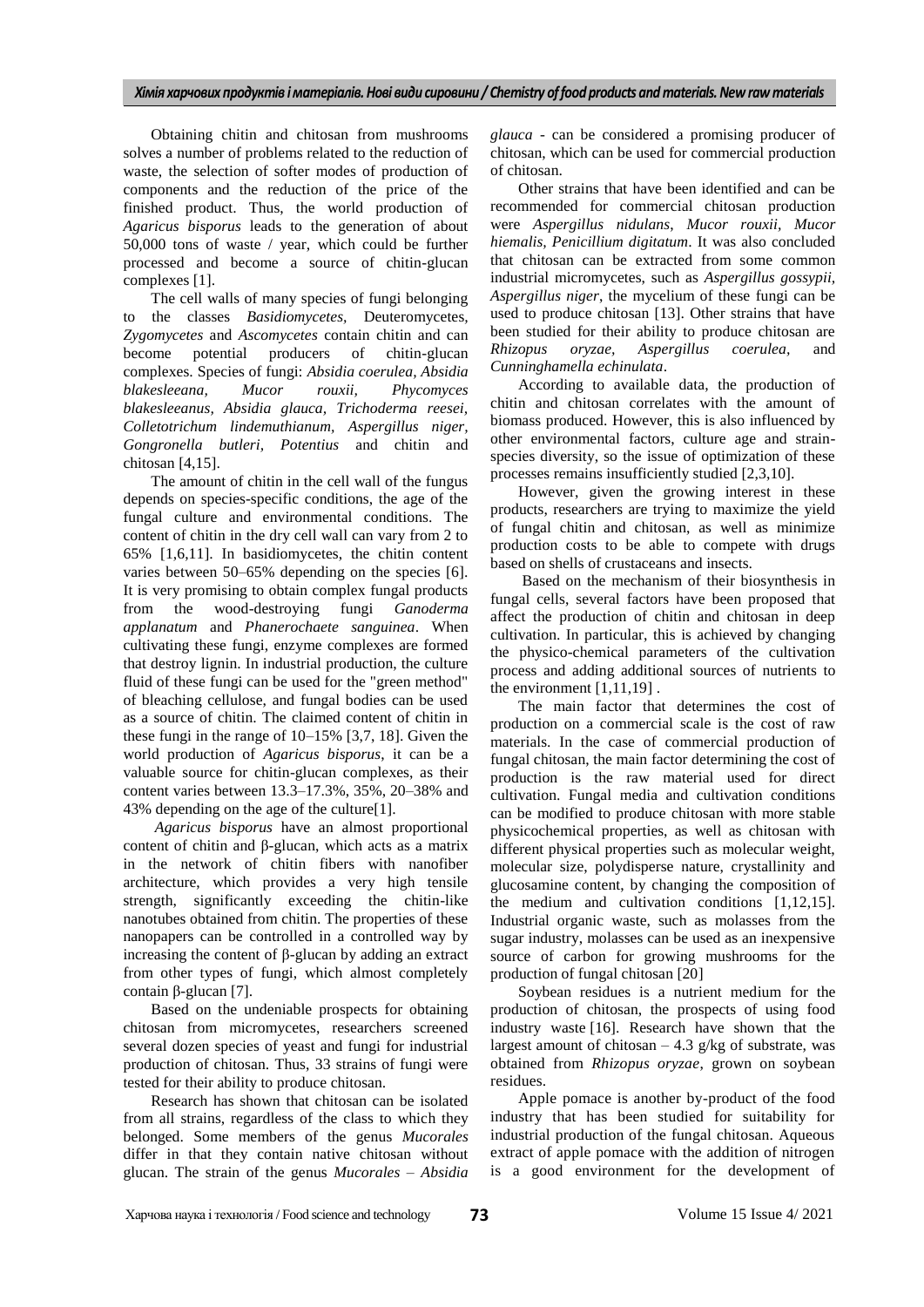microorganisms due to the high content of reducing sugars (60 g/l). The obtained yield of chitosan was 1.19 g per liter of nutrient medium after 72,5 hours of cultivation, which is about 21% of the biomass content [19].

The use of food waste is important for commercial production, as it allows us to maintain a low cost of raw materials needed for production, thereby profoundly affecting the feasibility of biopolymer production.

Another possible medium that can be considered for the production of fungal chitosan is industrial organic effluents. An additional advantage of using organic wastewater as a production medium is that fungi were able to utilize 49% of COD, 51% of total sugar, 43% of reducing sugar, 45% of protein, 61% of total nitrogen and 88% of total phosphorus [17].

It is also necessary to take into account the age of the culture, in particular, the best yield of chitin glucan was obtained from crops in the late phase of exponential growth [1,10]. Therefore, you to build a process with clearly controlled parameters, minimizing the amount of waste and high quality of the final product, the use of fungal crops as producers of chitin-glucan complexes.

Another important factor that has a significant impact on the biomass of fungi and, in turn, on the production of chitosan, is the method of cultivation of fungi. Fungal biomass can be obtained by both deep and solid phase cultivation.

Solid-phase cultivation is more cost-effective in terms of availability of raw materials, in particular, lignocellulotite waste, ease of process support. However, solid-phase cultivation has a number of disadvantages, in particular, difficulties in controlling the process parameters and additional stages at the stage of isolation.

Deep cultivation allows to control the production process, the possibility of flow cultivation and removal of the finished product, easier isolation of chitin-glucan complexes, however, there is a need for more expensive media for cultivation [16,18,22].

Comparison of chitosan production in solid-phase and deep-sea cultivation showed that the yield of chitosan, using deep-sea cultivation, is lower due to the low accumulation of mycelium thus obtained. Five times more chitosan (6 g/kg substrate) compared to deep cultivation was obtained by solid-phase cultivation with *Lentinus edodes* [23] .

Different strains of fungi have their own requirements to achieve maximum biomass yield and final product yield. Therefore, universal cultivation parameters that could be applied to all fungal strains are not possible, and cultivation parameters must be optimized for each specific strain used to produce chitosan.

**Methods of isolation of chitin-glucan complexes.** Chitin and chitosan are commercially obtained from crab and shrimp shells. It is removed

from crustaceans by acid treatment to dissolve calcium carbonate followed by alkaline extraction to solubilize proteins followed by a decolorization step, which is often added to remove pigment residues and obtain a colorless product. These extraction methods must be adapted to each source of chitin due to the difference in the ultrastructure of the starting materials. The most important derivative of chitin – chitosan, is obtained by partial deacetylation under alkaline conditions [13].

At this stage of production, in the extraction process, in addition to the long duration of the process (up to two days), a large number of highly alkaline and acidic effluents rich in protein waste are formed. The modern chemical approach to the production of chitosan from chitin obtained from crustacean shells limits its use, since the obtained chitosan has a lower level of quality [13,24].

The transition to a biological method of extraction using enzymes or various microorganisms is more efficient and environmentally friendly than chemical methods of extraction. Microorganisms such as *Lactobacillus sp., Bacillus cereus, Pseudomonas aeruginosa, Bacillus subtilis* and *Bacillus licheniformis* mediate deproteinization and demineralization and can reduce the amount of chemicals required to remove chitosan by reducing the amount of toxic effluents formed.

Biological extraction methods can also be performed using pure enzymes, such as trypsin and alkalase, for deproteinization followed by lactic acidmediated demineralization.

The degree of deproteinization and demineralization can be from 60% to 95% and from 70% to 95%, respectively, depending on the biological methods used for the stages [25,26] .

In addition to biological methods of deproteinization and demineralization, deacetylation can also be performed using the enzyme deacetylase derived from fungal strains such as *Rhizopus oryzae* or by biotransformation of chitin to chitosan by culturing the fungus in the presence of chitin derived from rape waste.

These methods of chitosan production have little impact on the environment and significantly improve the environmental performance of chitosan production, but the co-cultivation method needs to be further optimized before it can be used on a commercial scale.

The production of chitosan from mushrooms, which does not require stages of demineralization, deproteinization and decolorization, provides an attractive alternative way to obtain chitosan of constant quality. Modern advances in cultivation technology provide alternative methods of organic polymer production. Fungi species such as *Candida albicans, Rhizopus spp., Monilesaurus rouxii, Cunninghamella elegans, Saccharomyces cerevisiae, Gongronella butleri, Phycómyces blakesleeanus,* and *Absidia spp.*, were studied as sources for chitosan production because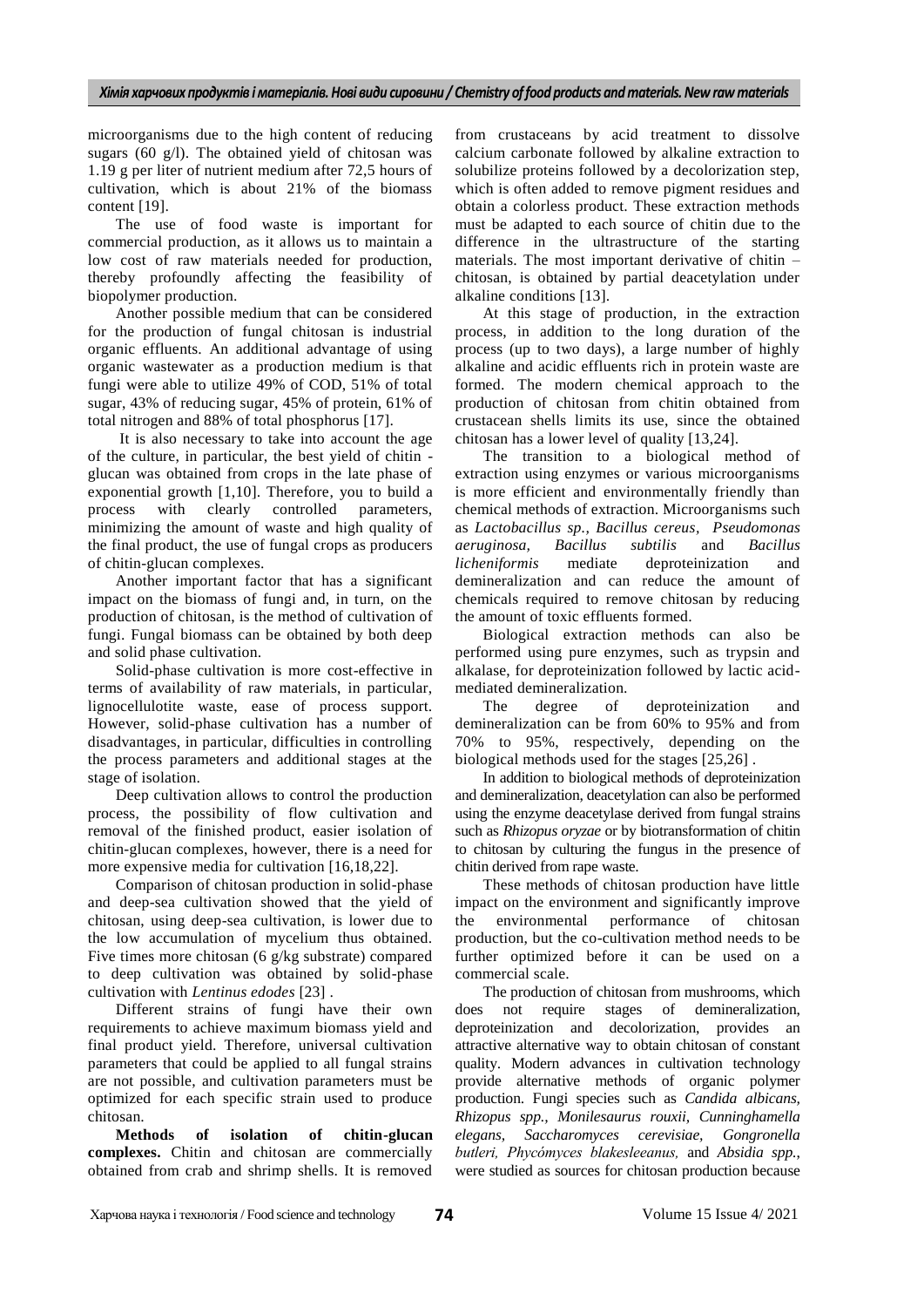they demonstrated a high content of these polymers [13,17,27].

Biotransformation of chitin present in the cell wall into chitosan can be achieved by the enzyme chitin deacetylase present in fungi. The enzyme hydrolyzes Nacetamide groups to N-acetylglucosamine units of chitin and chitosan, thus forming glucosamine units and acetic acid. Chitin deacetylase (EU 3.5.1.4) was first identified and characterized in *Monilesaurus rouxii*, and since then in other species of fungi, bacteria and arthropods.

The enzyme is very stable even at high temperatures and is not inhibited by acetate, a deacetylation product, especially a product synthesized by *Colletotrichum lindemuthianum* and *Aspergillus nidulans*.

The chitosan obtained by the enzyme has a more regular and controlled nature of deacetylation than that obtained after treatment with hot NaOH [28].

This enzyme can be used to transform chitosan from chitin derived from mollusk waste or mycelial waste obtained after the industrial production of products such as citric acid and antibiotics [29]. The use of the enzyme chitin deacetylase will make it possible to abandon the use of hot NaOH used during chemical conversion, thereby significantly reducing the amount of harmful effluents generated during the production of chitosan [30, 31].

## **Conclusions**

Today, chitin and chitosan are gaining more and more practical use in various industries and medicine.

Research in recent years reveals more and more useful properties, which accordingly expands the range of their applications. The study of physicochemical and biologically active properties of chitin-glucan complexes allows to optimize the processes of their production.

Fungal chitin is in fact a cheap, renewable alternative to crustacean chitin, with its own nanocomposite architecture of chitin-β-glucan, which contains fungi, which provides additional opportunities to adjust the mechanical and surface properties of the materials obtained from them.

Among the potential producers of chitin-glucan complexes are representatives of the classes *Basidiomycetes, Ascomycetes, Zygomycetes* and *Deuteromycetes*. The amount of chitin and chitosan obtained correlates with the amount of fungus biomass produced and depends on the strain, cultivation conditions and conditions of the isolation process.

Chitin – glucan complex can be extracted from mushrooms by a mild alkaline process, and using the stage of enzymatic treatment, which increases the environmental friendliness of production and obtain a product with a stable degree of deacetylation.

These convenient and manageable characteristics make mushroom-derived materials extremely versatile for a wide range of applications, including coatings, membranes, packaging and paper.

#### **References:**

- 1. Wan MFW, Nawawiabc Mitchell P, Jonesad Eero Kontturi. Plastic to elastic: Fungi-derived composite nanopapers with tunable tensile properties Composites Science and Technology: 2020;№198:35–43. Available from: <https://doi.org/10.1016/j.compscitech.2020.108327>
- 2. Abo Elsoud M, E El Kady. Current trends in fungal biosynthesis of chitin and Bull Natl Res Cent. [Internet]. 2019; № 43: 59–68. Available from: <https://doi.org/10.1186/s42269-019-0105-y>
- 3. Scriabin KG, Vikhoreva GA, Varlamov VP. Hitin i hitozan: poluchenie, svoystva,primenenie. Nauka; 2002.
- 4. Feofilova E., Alekhin AI, Goncharov NA, Mysyakina IS. Fundamentalnyie osnovyi mikologii i sozdanie lekarstvennyih preparatov iz mitselialnyih gribov. Moscow: National Academy of Mycology; 2013.
- 5. Poltoratsky GM editor. Hitin-glyukanovyie kompleksyi: ucheb. posobie. GOUVPO SPbGTURP. SPb.; 2010.
- 6. Kasaai MR. Various methods for determination of the degree of N-acetylation of chitin and chitosan. J Agric Food Chem. 2010; 57(5):1667–1676. ttps://doi.org/10.1021/jf803001m
- 7. Wu T. Production and characterization of fungal chitin and chitosan. Master's Thesis. Tennessee: University of Tennessee; 2004.
- 8. Kurchenko VP, Buga SV, Petrashkevich NV. Tehnologicheskie osnovyi polucheniya hItina i hItozana iz nasekomyih. Proceedings of BSU. 2016;1:126.
- 9. Unrod VI, Solodovnik TV. Hitin- i hitozansoderzhaschie kompleksyi iz mitselialnyih gribov: poluchenie, svoystva, primenenie. Biopolymer and cells. 2001;17: 526–533[. https://doi.org/10.7124/bc.0005DB](https://doi.org/10.7124/bc.0005DB)
- 10. Ivshin VG, Grunin LYu, Artamonov SD. Hitin-glyukanovyie kompleksyi na osnove vyisshih gribov. Natural sciences. 2010; 92–96.
- 11. Wu Т, Zivanovic S, Draughon F. Chitin and chitosan value-added products from mushroom waste. 2004.
- 12. Scriabin KG, Vikhoreva GA, Varlamov VP. Hitin i hitozan. Poluchenie, svoystva i primenenie. M.: Nauka, 2002.
- 13. Feofilova EP. Kletochnaya stenka gribov: covremennyie predstavleniya o sostave i biologicheskoy funktsii. Microbiology. 2010; 79(6):722–733. https://doi.org/10.1134/S0026261710060019
- 14. KaurBrar S, Rouissі T, Sebastian J. Fungal chitosan: prospects and challenges. Handbook of Chitin and Chitosan; 2020.
- 15. Muzzarelli RA. Chitosan Chemistry: Relevance to the Biomedical Sciences. Adv. Polyni. Sci. 2004; 186: 151–209. https://doi.org/10.1007/b136820
- 16. Araki Y. A pathway of chitosan formation in Mucor rouxii. Enzymatic deacetylation of chitin. Eur J Biochem. 1974; 55(1):71–78. https://doi.org/10.1111/j.1432-1033.1975.tb02139.x
- 17. Galbraikh LS. Chitin and chitosan: structure, properties, application. Soros Educational Journal. 2001; 7(1):51–56.
- 18. Anthonsen TL. Chitin and Chitosan: Sources, Chemistry, Biochemistry, Physical Properties and Application . N.Y. Elsevier: 1990.
- 19. Adams DJ. Fungal cell wall chitinases and glucanases.Microbiology . 2004; 150(1): 2029–2035. https://doi.org/10.1099/mic.0.26980-0
- 20. Hu KJ, Yeung KW, Ho KP, Hu JL. Rapid extraction of high-quality chitosan from mycelia of *Absidia glauca*. J Food Biochem. 1999; 23(2): 187–196. https://doi.org/10.1111/j.1745-4514.1999.tb00013.x
- 21. Pochanavanich P., Suntornsuk W. Fungal chitosan production and its characterization. Lett Appl Microbiol. 2002;35:17–21. https://doi.org/10.1046/j.1472-765X.2002.01118.x